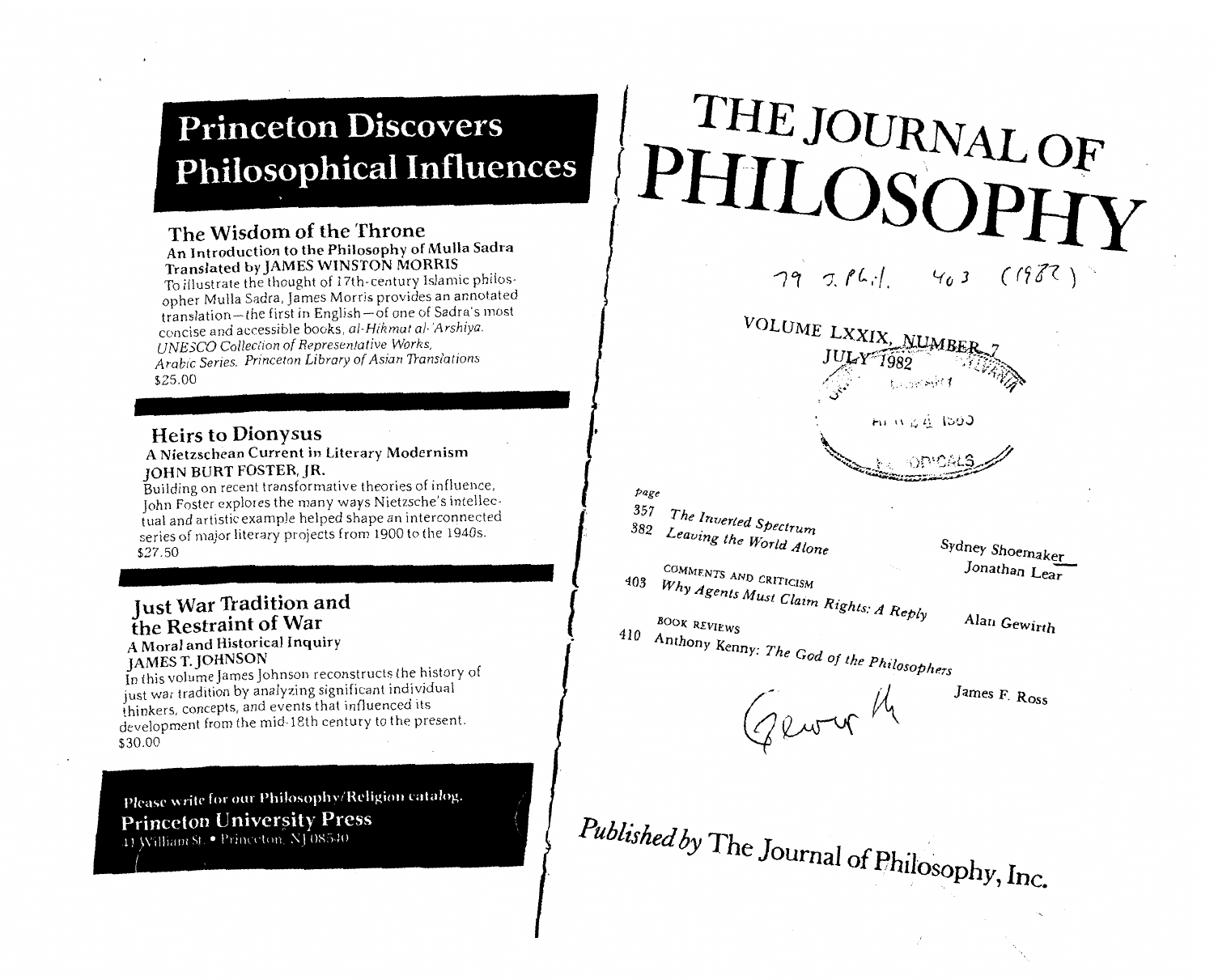Mathematics, Wittgenstein seems to be saying, is constituted by certain practices, e.g., inference in accordance with excluded middle. That is what it is to do mathematics. If one is asked, "Why do you use those practices rather than some others?" there is, ultimately, no answer one can give beyond the nonexplanatory, nonjustificatory "Because that's the way we do mathematics."

But what are we to make of the intuitionists? Are they not an example of an other-minded tribe making inferences according to different logical laws? There is certainly no need to see them this  $_{\text{way}}$ .<sup>18</sup> For the law of excluded middle, as the classical mathematician understands it, is valid even when the quantifiers range over the intuitionist's domain of mental constructions: either there is a mental construction that is  $F$  or it is not the case that there is such a construction. The intuitionist introduces a stronger form of negation: "it is provably absurd that," and, if we let  $\overline{7}$  stand for intuitionistic negation, it is certainly not valid that  $(\forall x)[F(x) \lor \neg F(x)]$ . But this is not an instance of the law of excluded middle: not even a classical mathematician would think this valid.

Of course, the intuitionist also goes on to say that classical negation is incoherent, and it is here that Wittgenstein would take issue with him. Wittgenstein's quarrel is not with anyone who simply wishes to practice intuitionistic mathematics for its own interest (he may also wish to practice classical mathematics). His quarrel is only with the intuitionist's quarrel with the classical mathematician. The intuitionists' two major mistakes, from a Wittgensteinian perspective, are, first, to think that certain classical inferences are illegitimate because they are unjustifiable and, second, to think that alternative inferences can be justified.

'Every existence proof must contain a construction of what it proves the existence of'. You can only say 'I won't call anything an 'existence proof' unless it contains such a construction'. The mistake lies in pretending to possess a clear concepl of existence.

We think we can prove something, existence, in such a way that we are convinced of it independently of the proof. . . . . Really, existence is what is proved by procedures we call 'existence proofs'. When the intuitionists and others talk about this they say: 'This state of affairs

<sup>18</sup> Here I am indebted to Saul Kripke for lectures given on the philosophy of logic .at Princeton in 1974. Kripke represented himself, Godel, and Kreisel as examples of people who wish to practice both intuitionistic and classical mathematics, and who do not think that the practice of the one should militate against the practice of the other. On this interpretation, classical mathematics and intuitionism differ primarily in their subject matter-one studying an ontology of abstract objects, the other studying mental constructions.

can be proved only thus and not thus'. And they don't see that by saying that they have simply defined what they call existence.... We have no concept of existence independent of our concepts of an existence proof. (Philosophical Grammar, p. 374).

Wittgenstein is equally hostile to those who think they can justify the law of excluded middle and to those who think they can justify some alternative to it.

Clare College, Cambridge University

**JONATHAN LEAR** 

### COMMENTS AND CRITICISM

### WHY AGENTS MUST CLAIM RIGHTS: A REPLY

I S IT possible to prove that all persons equally have certain<br>moral rights? In *Reason and Morality*,<sup>†</sup> having shown that the<br>proof cannot be provided by any of the familiar assertoric ar-<br>guments based on human needs, i moral rights? In *Reason and Morality*,<sup>†</sup> having shown that the **L** proof cannot be provided by any of the familiar assertoric arguments based on human needs, interests, dignity, contracts, and ' so forth, I worked out a proof using what I call a *dialectically necessary method.* The method is *dialectical* in that it begins from statements presented as being made or accepted by an agent and it examines what they logically imply. The method is dialectically *necessary* in that the statements logically must be made or accepted by every agent because they derive from the generic features of purposive action, including the conative standpoint common to all agents. Using this method, I argued first that each agent logically must claim or accept that he has rights to freedom and well-being as the necessary conditions of his action. I argued further that each agent must admit that all other agents have the same rights he claims for himself, so that in this way the existence of universal moral rights must be accepted within the whole context of action or practice.

Reduced to its barest essentials, my argument for the first main thesis is as follows. Since freedom and well-being are the necessary conditions of action and successful action in general, no agent can act to achieve any of his purposes without having these conditions. Hence, every agent has to accept (1) "I must have freedom and well-

**I 1** '. **0022-362X/82/7907/0403\$00.70 O** 1982 The Journal of Philosophy, Inc. .

<sup>&</sup>lt;sup>1</sup> Chicago: University Press, 1978. Page references to my work in the text are to this book.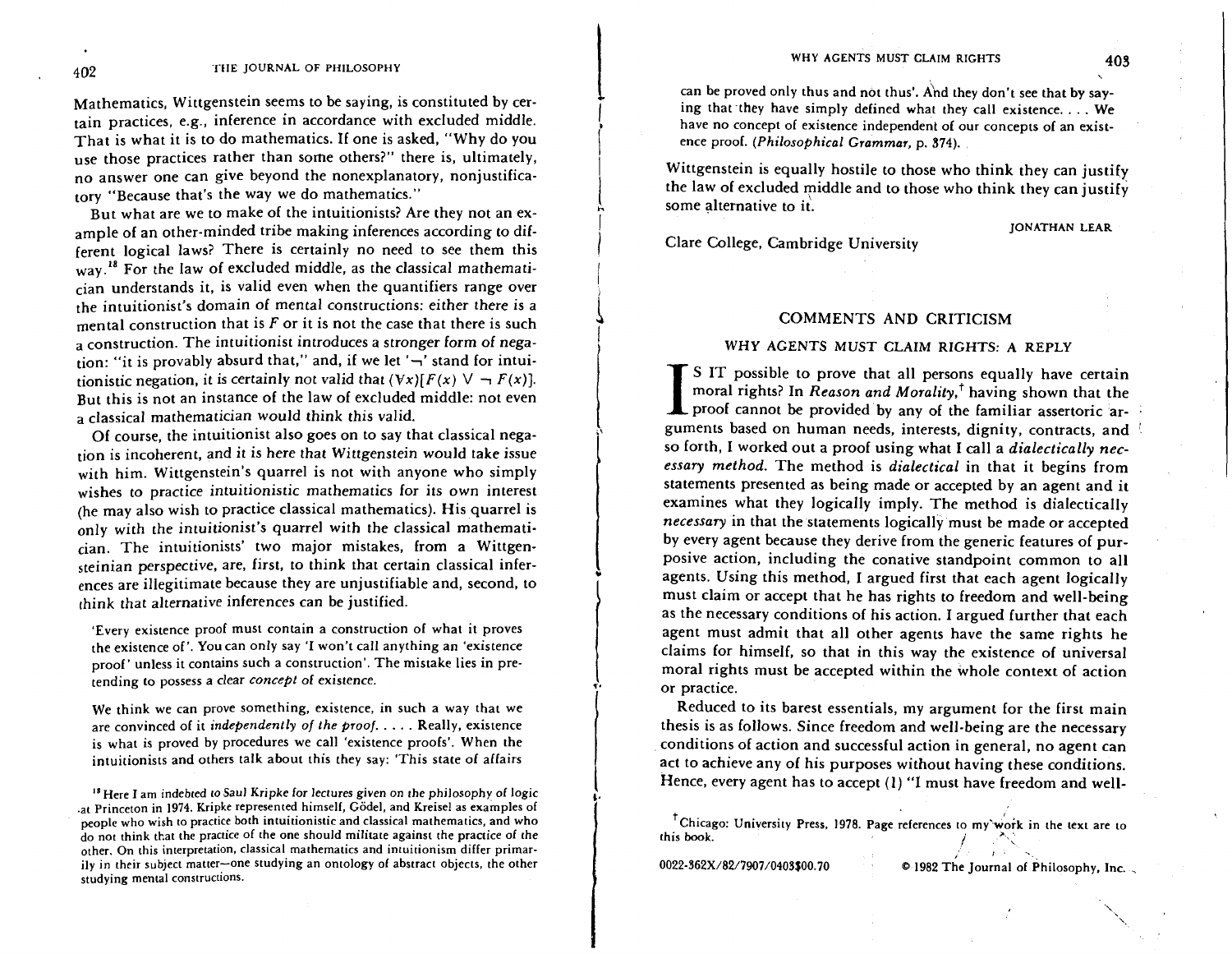being." This 'must' is practical-prescriptive in that it signifies the agent's advocacy of his having what he needs in order to act. Now by virtue of accepting (I), he also has to accept (2) "I have rights to freedom and well-being." For, if he denies (2), then, because of the correlativity of claim-rights and strict "oughts," he also has to deny (3) "All other persons ought at least to refrain from removing or interfering with my freedom and well-being." By denying (3), he has to accept (4) "Other persons may (i.e., it is permissible that other persons) remove or interfere with my freedom and wellbeing." And by accepting (4), he has to accept (5) "I may not (i.e., it is permissible that **I** not) have freedom and well-being." But (5) contradicts (1). Since every agent must accept (1), he must reject (5). And, since (5) follows from the denial of (2), every agent must reject that denial, so that he must accept (2) "I have rights to freedom and well-being."

Many questions may be raised about this argument. Here I want to consider only the objections presented by Edward Regis, Jr.+ His objections fall into three main groups, and I shall deal with each in turn.

Regis offers many specific criticisms of my thesis that every agent must accept the ought judgment stated in step (3) of my above argument. But his criticisms overlook at least four salient points. First, he questions the other-directedness of the ought judgment: "there is no contradiction in the notion of an agent's acting for some end while refraining from setting forth requirements to others" (787). Here, however, Regis has failed to note that my argument is concerned not with "some end" indiscriminately but with the agent's having freedom and well-being as the necessary conditions of his action. Since, for the agent to have these conditions, it must be the case that other persons do not interfere with or remove his freedom and well-being, and since this negative condition is a pervasive social condition of which, as rational, he is aware, he also says or thinks, "Other persons must refrain from interfering with my freedom and well-being." This 'must' is equiva- $\mathcal{W}^{\mathbf{U}}$ . ( terfering with my freedom and well-being." This 'must' is equiva-<br>lent to the 'ought' stated in step (3) above. Thus, Contrary to Regis's assertion, there is a necessary connection between being a purposive agent and setting forth requirements to other persons. This "setting forth," as I explain in detail in *Reason and Morality*   $(42-44)$ , is usually not explicit, but is part of the practical thinking

> **"Gewirth on Rights," this JOURNAL, LXXVIII, 12 (December 1981): 786-794; parenthetical page references to Regis are to this article.**

that dispositionally accompanies actidn. Regis has failed to note here that, from the agent's standpoint, the necessity of his having freedom and well-being entails the necessity that other persons not interfere with or remove these general conditions of his action.

Second, Regis questions the prescriptiveness I attribute to the agent's 'must'. He says that the necessity in question "is simply a fact," so that it is not the case that "the agent must advocate others' noninterference with these necessary goods" (788). Regis also says I do not "show that the agent must want non-interference other than as a favor from others" (790). Here, however, Regis overlooks the point that the agent's 'must' is practical, not merely theoretical or factual; it derives from and reflects the agent's practical commitment to acting for his purposes, so that it is more than "simply a act." Regis also overlooks that since freedom and well-being are *necessary* goods for the agent, he cannot rely on their being vouch-<br>safed to him as a mere "favor" by others, for a favor is at the *obtion* factual; it derives from and reflects the agent's practical commit-<br>ment to acting for his purposes, so that it is more than "simply a<br>fact." Regis also overlooks that since freedom and well-being are<br>*necessary* goods for of the giver and hence does not provide the needed assurance.

Third, Regis says I do not show that the agent's ought judgment rests on a reason that "justifies" the requirement he addresses to other persons. But, on the contrary, I show this in considerable detail  $(72/3, 77/8, 81/2)$ . The point is that, since freedom and wellbeing are the necessary conditions of the agent's action and successful action in general, this provides for him "the most fundamental of all specifically practical justifying reasons" (72) for demanding that other persons not remove or interfere with his having these conditions. To justify something is to show or establish that it is right or correct according to some relevant criterion, and the criterion here is prudential, consisting in the agent's need for the necessary conditions of action. Thus, from his own conative standpoint as an agent he has a justifying as well as a motivating reason for addressing to all other persons the requirement that they not interfere with or remove his freedom and well-being.

Regis also says that "the notion of duty owed is not part of the agent's mere resolve that the necessary conditions of his action not be obstructed" (792). Here, however, the phrase 'mere resolve' is mistaken. For the agent's 'must' rests on the practical justifying reasons that have been shown to enter into his ought judgment, and it is because of these reasons that the notion of duty owed pertains to this 'must' as well.

Fourth, despite his avowed concern with my dialectically necessary method, Regis does not grasp how the method works. He says that it does not follow from the agent's "having made demands" that "he is warranted or justified in" enforcing them. But Regis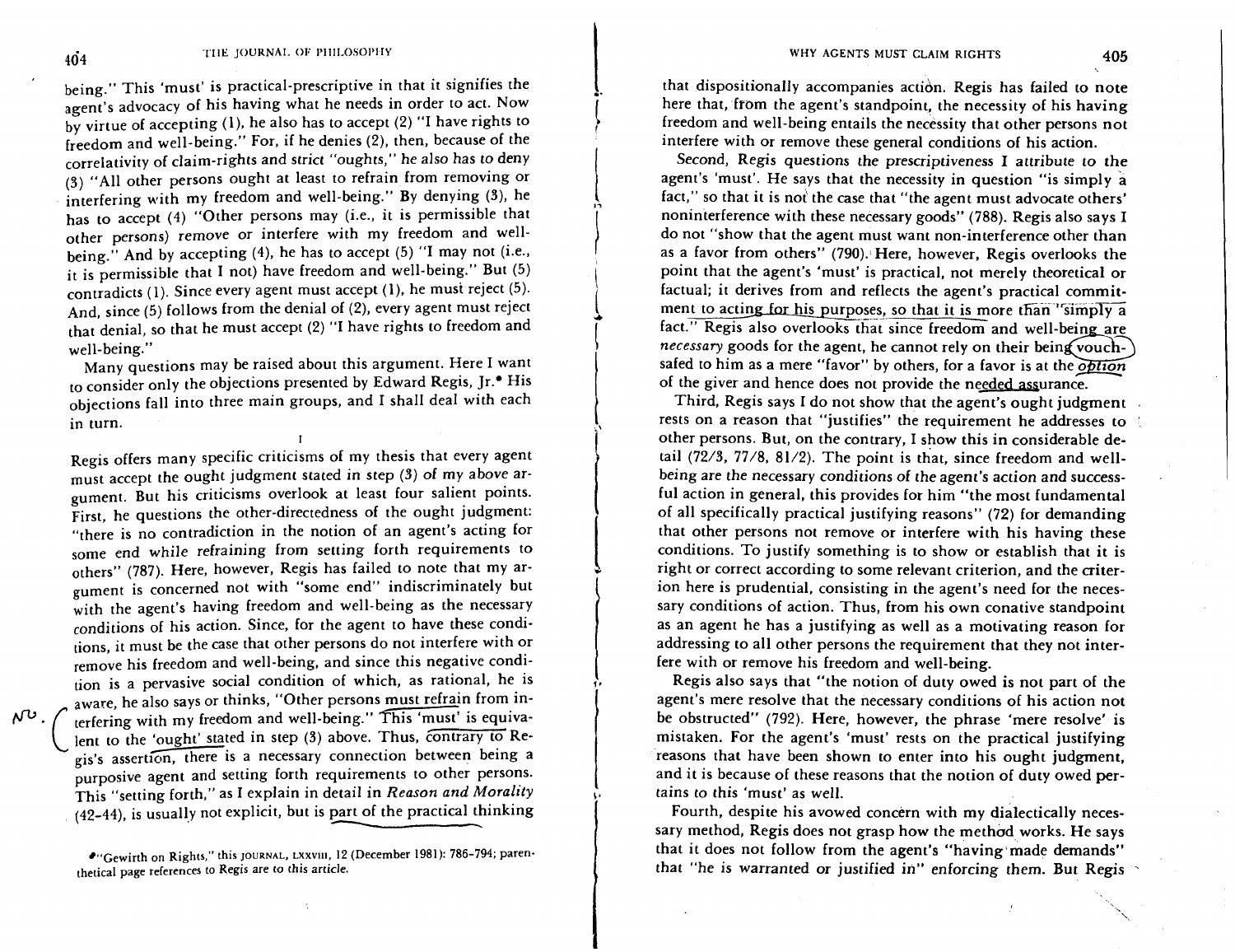misconstrues the consequent here. What follows is not simply that the agent "is warranted or justified" but that from his own conative standpoint he *regards* himself as being warranted or justified; the consequent is agent-relative and hence dialectical, not assertoric (see below for more on this distinction). Regis also says that "the agent's conative attitudes of wanting his freedom and well-being, and resolving to maintain these, provide no justification for a claim that others owe him noninterference" (792). Here too, however, in keeping with the dialectical method, the question is not about justification *simpliciter* but rather about justification from the standpoint of the agent. Since he *regards* his freedom and wellbeing as necessary goods, he must also *hold* that other persons ought to refrain from interfering with his having these goods, and the justification of this 'ought' consists for him in his own needs of ought to refram from interfering with its flaving thest goods, and<br>
the justification of this 'ought' consists for him in his own needs of<br>
agency. At several other points, also, Regis misconstrues my state-<br>
rents about i ments about justification and obligation as assertoric rather than dialectical.

Regis has not, then, succeeded in his various specific criticisms of my arguments for the thesis that every agent logically must claim certain rights.

Regis also offers a more general objection. Its point can be seen by looking back at the argument I outlined above. One might contend that an "amoralist" agent rejects all use of normative deontic concepts; hence, by denying (2) and (3) above, he is not logically committed to accepting (4) "Other persons may (i.e., it is permissible that other persons) remove or interfere with my freedom and well-Regis also offers a more general objection. Its point can be seen b<br>looking back at the argument I outlined above. One might conten<br>that an "amoralist" agent rejects all use of normative deontic cor<br>cepts; hence, by denyi being.<sup>3</sup> For such an agent would reject this normative use of 'may.<br>and 'permissible'. A parallel point is suggested by Regis when he says: "It is empirically, and hence logically, possible, then, for a rational, conatively normal agent to enjoy freedom and well-being for his entire lifespan without claiming this as his right" (793).

In connection with this issue, I regret that Regis has not dealt at all with my extensive argument (89-95) for the thesis that even an amoralist agent logically must use normative deontic language, including the concepts of "ought" and "rights," and must at least implicitly claim rights to freedom and well-being, so long as he is rational (in the sense of accepting the canons of deductive and inductive logic) and conatively normal (in the sense of having the .self-interested motivations common to most persons and being willing to expend the effort needed to fulfill them). I don't have the space here to reproduce this argument, but the interested reader is referred to the above-mentioned pages for a full presentation of it.

In addition, when Regis says that "one may possess and continually exercise a power without claiming (or having) it by right"<br>
(793), he overlooks the indispensable contribution that rights<br>
make. The difference between having X and having a right to X is<br>
that in the latter case o (793), he overlooks the indispensable contribution that rights make. The difference between having  $X$  and having a right to  $X$  is that in the latter case one is in a position to make a justified demand on others that they provide or at least not interfere with one's ' having  $\overline{X}$  (see 65/6). This is why rights are requirements not only in the sense that their objects (what they are rights to) are certain needed goods but also in the sense that they incorporate justified demands on other persons. I have also mentioned this point above in connection with the other-directedness of the agent's ought judgment and its being more than the asking of a favor.

This consideration also bears on Regis's suggestion that the rational agent may "persuade others to enter with him into a classical social compact of mutual nonintervention" (793). Since the purpose of such a compact is precisely to protect one's rights, this device does not avoid the right-claims with which Regis says the agent may dispense.

**111** 

I turn finally to Regis's discussion of the dialectically necessary method. He says I make for this method the extreme and sensational claim that it provides a "distinctively new criterion of truth," "a radically new warrant for knowledge-claims" (794). The criterion or warrant in question is that "the truth of an assertion is . . . a function of the wishes or needs, . . . the agency-needs, of its utterer" (794). Because this claim is so implausible, Regis holds that the case I make for rights by using the method is doomed to failure.

His discussion, however, is based on a serious confusion between relational and nonrelational truths. The truths attained by the dialectically necessary method are relative to the conative standpoint of the agent. We are all familiar with the way in which a statement like "This penny is circular" is true when the penny is looked at from one point of view but not from another. What I have emphasized in the dialectically necessary method is that certain value judgments and right claims made by agents are errie when they are viewed from within the conative standpoint that agents must judgments and right claims made by agents are grue when they are<br>viewed from within the conative standpoint that agents must<br>adopt, and that they are not necessarily true outside this stand-<br>point. But the truths in questi pounded as relative to the agent's standpoint, not as true *tout court* (see  $158$ ). Since, however, this standpoint is common to all agents. the claims and judgments made within it are distributively ascribable to all agents, and so the resulting relativism does not involve

**I1**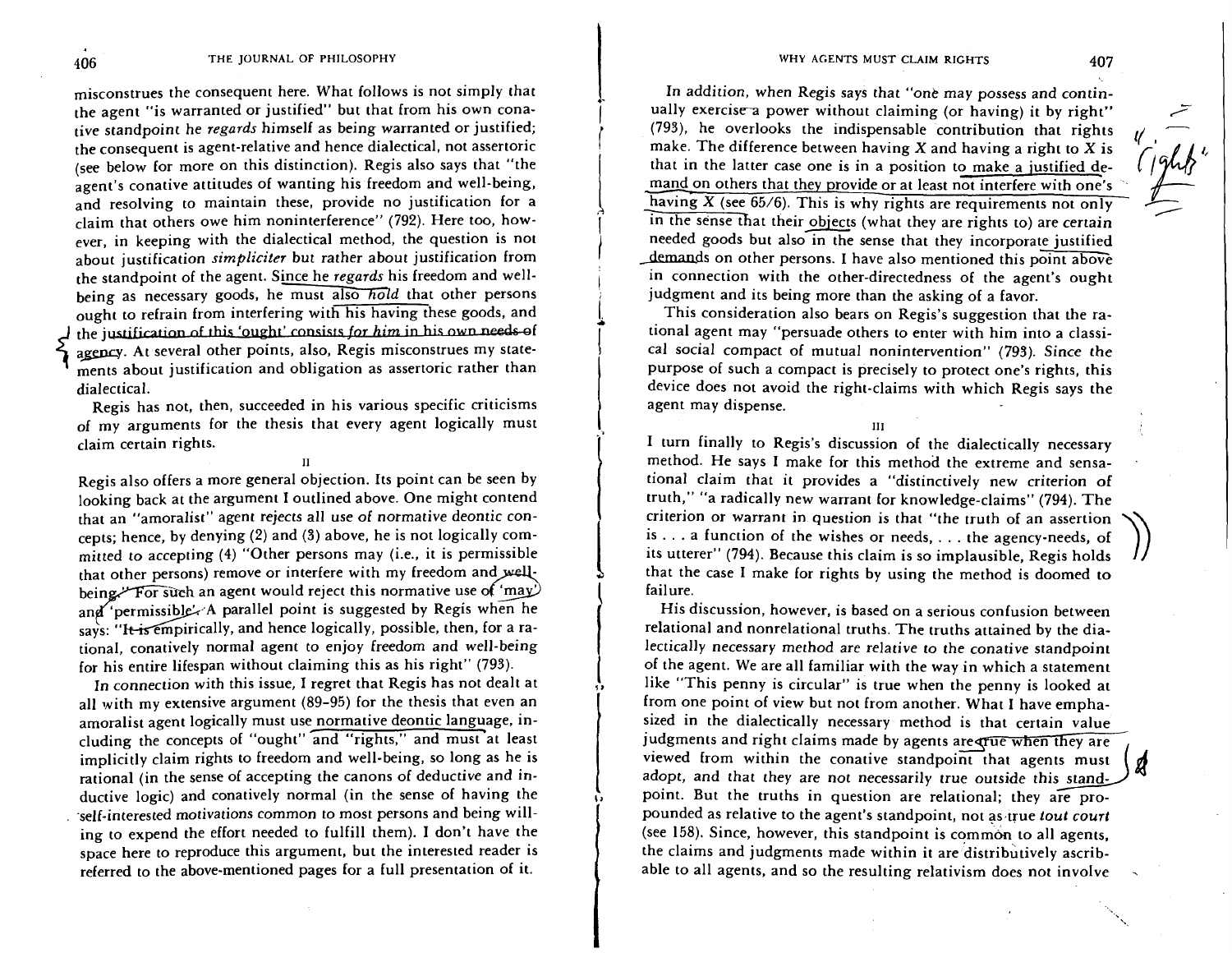partiality or restriction to some agents as against others. Because Regis does not note that the truth I attribute to the agent's judgments is relative in this way, his assertion that I uphold "a conative warrant for truth" is misleading, just as his imputation of total novelty to my position as presenting a "warrant for knowledgeclaims" is incorrect.

Let me illustrate this relational truth from some phases of my over-all argument for the thesis that every agent must claim rights to freedom and well-being. Suppose an agent  $A$  does something  $X$ for some end or purpose *E.* Assume that this doing is a genuine action in that it is a volumatry and purposive behavior: A controls his behavior by his unforced choice while having knowledge of rele-<br>vant circumstances, with a view to attaining some goal. Now we<br>may truly say (6) "A does X for end or purpose *E.*" This is an asser-<br>particular proposed in t toric statement, and its truth is not relational in the sense indicated above. But from (6) we may infer the dialectical statement (7) " $\vec{A}$ thinks or says, ' $E$  is good'." This is a dialectical statement because it states not merely that something is the case but that  $A$  thinks or  $\frac{1}{3}$  savs that something is the case. The warrant for (7) is that, since A  $\bf{I}$  aims or intends to attain E by his unforced choice, he thinks E has sufficient value to merit his acting to attain it; the criterion of this value varies with his purpose. Here, the component statement *"E* is  $_{\text{good}}$ " is true from A's own standpoint, but not necessarily otherwise. It is a relational truth in that, for the agent  $A$ ,  $E$  is worth try-

Suppose next we try from (6) to infer simply (8) *"E* is good." Here, (8) is stated assertorically, not as part of a dialectical statement as in (7). That (8) is true does not at all follow from (6), because (8) is not stated as being relative to  $A$ 's purposes or standpoint and hence as carrying his endorsement. Contrary to Regis, then, I do not hold that "what allows the derivation of otherwise unavailable truths, is the conative standpoint of the agent" (cf. 794). That E is good is not true simply because of  $A$ 's conative attitude toward it. Rather, that A thinks E is good, or that E is good relative to  $A$ 's conation, is true; but this truth is relational, not nonrelational as Regis suggests.

Consider next a further stage of my argument. From (9) "A needs freedom and well-being in order to act" (or "Freedom and wellbeing are necessary conditions of  $A$ 's acting"), there does not follow  $(10)$  "A has rights to freedom and well-being." A person who accepts  $(9)$  may without contradicting himself reject  $(10)$ , because (10) is prescriptive, carrying the speaker's endorsement of  $A$ 's ful-

filling his needs. One may agree that someone has certain even basic needs without advocating or approving of their fulfillment. In (10) the rights judgment is assertoric; it is stated as a nonrelational truth. On the other hand, from  $(11)$  "A regards his freedom and well-being as necessary goods," or  $(12)$  "A says or thinks, 'My freedom and well-being are necessary goods'," there does follow, for reasons I have sketched above, (13) "A rationally holds that he  $V$ has rights to freedom and well-being," or (14) "A rationally says or thinks, 'I have rights to freedom and well-being'." Here, (13) and (14), unlike (lo), are dialectical, not assertoric; and the component statement "I have rights to freedom and well-being" is true relative '> to the agent  $A$ 's conative standpoint, but not necessarily otherwise. This component statement, unlike (10), cannot be denied by the agent  $A$  without contradiction; for, as I indicated above, if he were to deny it he would have to accept the permissibility of other per-  $\mathcal{A}$ sons' removing or interfering with his freedom and well-being; and  $\ell$  -  $\ell$ agent A without contradiction; for, as I indicated above, if he were<br>to deny it he would have to accept the permissibility of other per-  $44$  mm/<br>sons' removing or interfering with his freedom and well-being; and  $44$  m/m freedom and well-being," which every agent must accept for himself. But in this whole argument the constituents are dialectical, not assertoric. What does not follow in the attempted inference from  $(9)$  to  $(10)$  does follow in the inference from  $(11)$  or  $(12)$  to  $(13)$ or (14), because the latter inference, unlike the former, proceeds from within the agent's conative standpoint, and its conclusion is true relative to that standpoint.

We can now see the incorrectness of Regis's allegation that, according to my dialectically necessary method, "the agent propounds his claims not, as is usual, on grounds of assertoric or probative evidence that they are true, but on the grounds that he needs them to be true in order to secure his freedom and well-being" (794). The agent's right-claim-his claim that he has rights to freedom and well-being-is based on the "assertoric or probative evidence" that freedom and well-being are the proximate necessary conditions of his acting for any purposes he may regard as good. But there is a difference between holding that this evidence is sufficient to ground the assertoric ascription of the rights tout court and holding that this evidence, combined with the agent's conative standpoint, is sufficient to ground the *dialectical* ascription to any agent of claims to have the rights. I have argued for the latter, not the former. It is because the truths attained by the dialectically necessary method are agent-relative in this way that Regis's attribution of extremism to my description of the method's accomplishments is unwarranted. And it is because the existence of moral rights can be

ing to get.